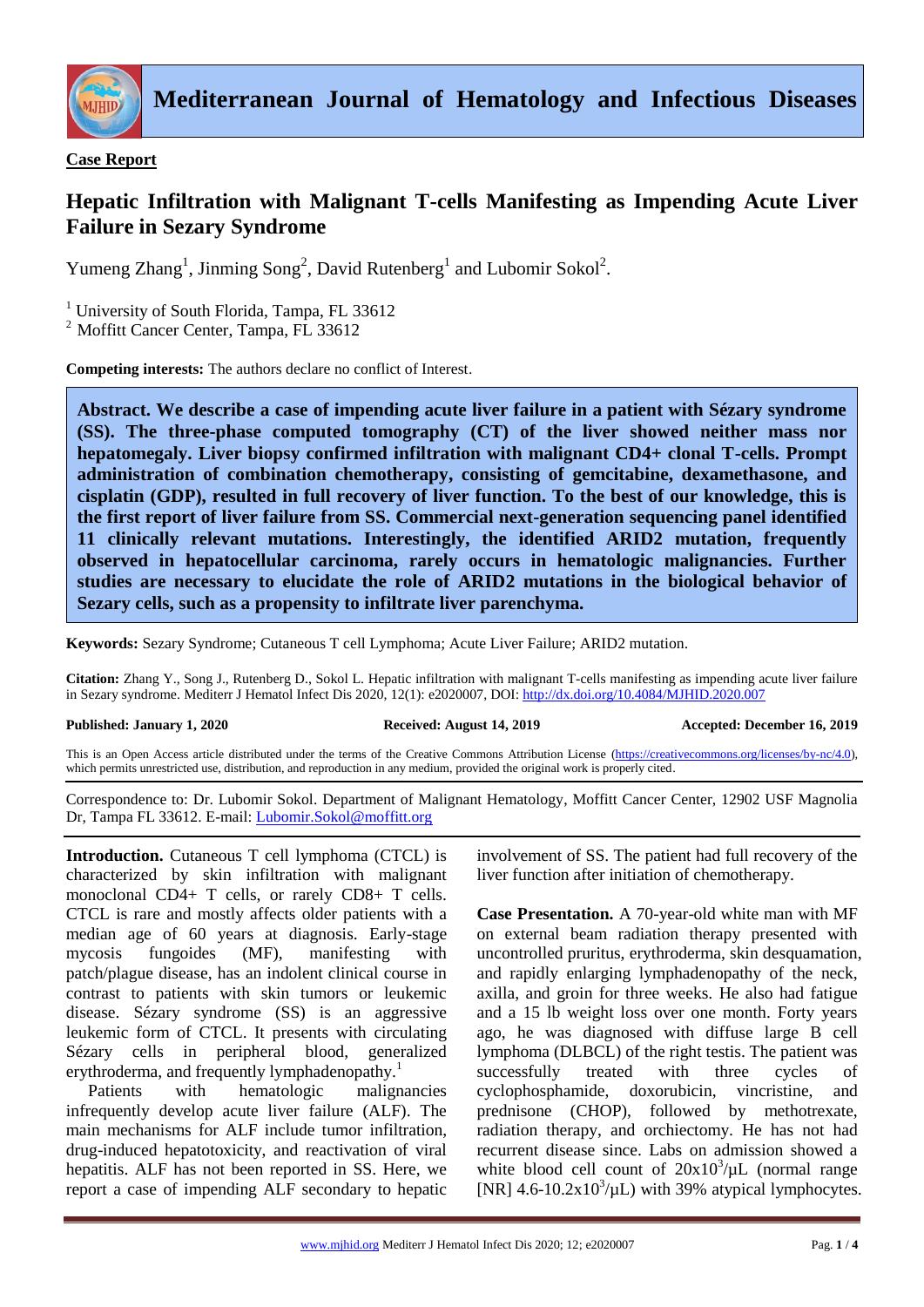Liver function tests (LFT) showed an AST of 159 IU/L (NR 10-50 IU/L), ALT of 263 IU/L (NR 0-41 IU/L), and alkaline phosphatase (ALP) of 326 IU/L (NR 40- 130 IU/L). Total bilirubin and INR were normal. Peripheral blood flow cytometry showed 26234 Sézary cells/µL. Skin biopsy revealed a large cell transformation of MF. Bone marrow biopsy showed mildly hypercellular marrow infiltrated with a monoclonal CD4+ T cell population. Left axillary lymph node biopsy showed an aberrant CD4+ T-cell population without large-cell transformation. A high Ki-67 proliferation index (50%) suggested an aggressive disease.

While being treated for his symptoms, he developed worsening of transaminitis and anasarca on hospital day (HD) 4. Despite stopping potentially hepatotoxic agents including allopurinol and gabapentin, his LFTs rose exponentially. On HD 6, his AST/ALT/ALP were 1570/1442/660 IU/L, respectively, total bilirubin was 6.7 mg/dL, and INR was 1.3. Work-up included negative infectious etiologies (hepatitis A, hepatitis B, hepatitis C, cytomegalovirus, Epstein-Barr virus, human immunodeficiency virus, and herpes simplex virus); negative hemophagocytic lymphohistiocytosis markers; negative antinuclear antibody and antimitochondria antibody. Anti-smooth muscle antibody was mildly elevated (38 units, normal range 0-19 units), which was more consistent with liver injury than autoimmune hepatitis. Abdominal Doppler ultrasound and triple-phase CT scan of the liver were negative for liver pathology or hepatomegaly (**Figure 1**).

A trial of steroids was initiated. However, the AST/ALT continued to increase rapidly to the 2000s IU/ml by HD 7. His jaundice and mental status worsened. Despite the absence of liver abnormalities on imaging studies, ALF secondary to hepatic involvement of SS was suspected. He was referred for diagnostic core needle liver biopsy. The final pathology report of the liver biopsy confirmed



**Figure 1.** Triple-Phase CT scan of the liver. No focal lesions were present in the liver or spleen. Hepatosplenomegaly was absent. Generalized edema was seen diffusely.

malignant hepatic infiltration with Sézary cells. Cytomorphology showed dense portal infiltrate by mostly small mature atypical lymphocytes without large cell transformation; immunohistochemical staining revealed CD4+ T cells with loss of CD7 (**Figure 2**); flow cytometry and T-cell receptor gene rearrangement studies of the tissue confirmed monoclonal T cell population. Next-Generation Sequencing (NGS) of peripheral blood (Foundation One Inc. Cambridge, MA) showed a high mutation burden (25 mutations/Mb) and identified 31 genetic alternations. Seven clinically relevant mutations included CCND3 P203L, STAT3 D661Y, ARID2 G70Fs\*20, ASXL1 T822fs\*11, CBL C3965, CD58 Q32\*, CDKN2a splice site 151-1G>A, CIITA Q909\*, EP300 Q641\*, MAPK1 E322K, and TNFAIP3 loss.

He was treated with a chemotherapy regimen consisting of gemcitabine, dexamethasone, and cisplatin (GDP). The patient's LFTs and mental status started to improve on the second day of GDP.

His LFTs normalized and erythroderma resolved during the 1-month follow-up. He completed two additional cycles of GDP, followed by maintenance gemcitabine. Restaging PET/CT showed complete remission. Unfortunately, he passed away six months later due to myocardial infarction.

**Discussion.** SS comprises approximately 5% of all CTCL cases. SS carries a poor prognosis with a median overall survival rate of 2-3 years. SS can involve the bone marrow, liver, lung, and gastrointestinal tract in advanced stages.<sup>2</sup> Large cell transformation in patients with MF/SS is associated with more aggressive clinical behavior. Huberman et al. reported visceral involvement in 70-90% CTCL patients at the time of death.<sup>3</sup> In a small cohort, 16% of patients with CTCL had biopsy documented hepatic infiltrates. Clinical factors that are associated with hepatic infiltrate include peripheral blood involvement, leukocytosis, and generalized erythroderma. Interestingly, none of the patients had abnormal LFTs.<sup>3</sup> ALF is a very poor prognostic sign with a mortality rate of 83% and a mean survival rate of 10.7 days from the time of diagnosis in other non-Hodgkin's lymphomas. Remission from chemotherapy only occurs in less than 15% of cases.<sup>4</sup> In the case of acute liver failure in a Japanese patient with MF, the patient passed away within eight weeks of visceral involvement.<sup>5</sup>

To the best of our knowledge, the present case is the first report of liver injury from malignant hepatic infiltration of SS. This case showed that the prompt administration of chemotherapy could result in the complete recovery of liver function and prevent progression into ALF. The diagnostic dilemma included the lack of abnormalities in multiple imaging modalities and concerns for recurrent disease of the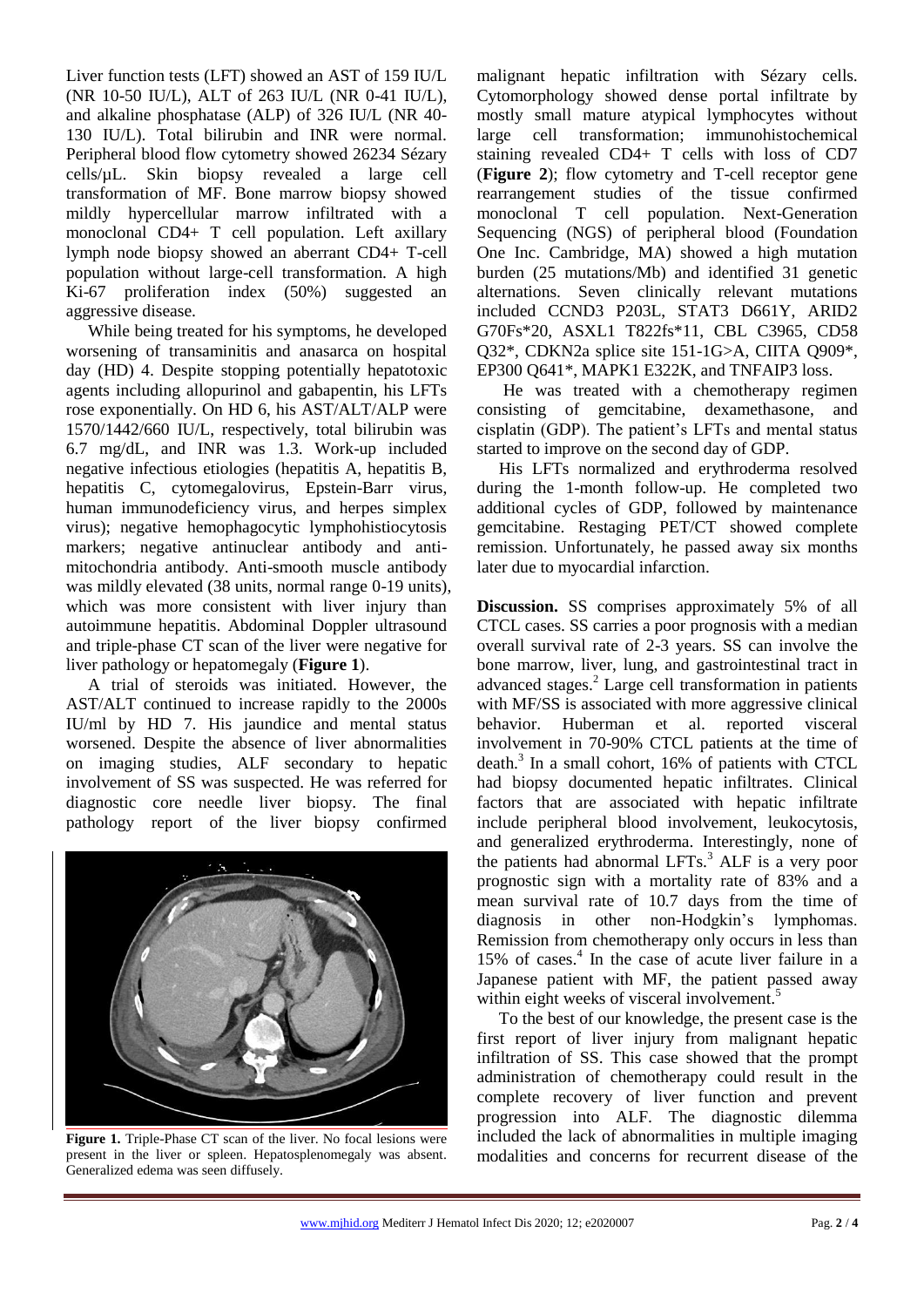

Figure 2. The core needle biopsy of the liver. There were diffuse and dense peri-portal infiltrates by small mature atypical lymphocytes with irregular nuclear contours. The lymphoid infiltrate consisted of mostly T cells by CD3 immunohistochemical stain.

previously treated DLBCL. Homogeneous infiltration of malignant cells in the liver occasionally makes it difficult to detect with imaging studies and can result in a delay in diagnosis. High clinical suspicion should trigger liver biopsy and molecular studies.

A high mutation burden in NGS may potentially explain the aggressiveness of the disease. Among the identified mutations, TNFAIP3 mutations have been reported in CTCL previously.<sup>6</sup> CCND3, STAT3, ASXL1, CBL, CDKN2A, EP300, and MAPK1 have been reported in adult T cell lymphoma/leukemia and other types of mature T cell lymphomas (COSMIC 2017).

ARID2 mutation has rarely been reported in hematologic malignancy (prevalence: 0.5%), but frequently described in hepatocellular carcinoma

(prevalence: 5-20%). 5,7 ARID2 encodes a subunit of the SWI/SNF-B (PBAF) chromatin remodeling complex, which assists in mediating gene expression $8<sup>2</sup>$  and double-strand DNA gene repair.<sup> $\overline{9}$ </sup> ARID2 functions as a tumor suppressor gene and is associated with loss-offunction mutations in most cases. In the absence of ARID2, cells are sensitized to DNA damage secondary to ultraviolet light and other carcinogens. In the present case, ARID2 mutation was a frameshift mutation of G70fs\*20 in the splice site, likely resulting in loss of function. The ARID2 mutation possibly predisposes Sezary cells to acquire more mutations and aggressive features. Further studies are necessary to elucidate the role of ARID2 mutations in the biological behavior of Sezary cells, such as a propensity to infiltrate liver parenchyma.

## **References:**

1. Wilcox, R.A., Cutaneous T-cell lymphoma: 2017 update on diagnosis, risk-stratification, and management. Am J Hematol, 2017. 92(10): p. 1085-1102. <https://doi.org/10.1002/ajh.24876>

PMid:28872191

2. Scarisbrick, J.J., et al., Prognostic factors, prognostic indices and staging in mycosis fungoides and Sezary syndrome: where are we now? Br J Dermatol, 2014. 170(6): p. 1226-36. <https://doi.org/10.1111/bjd.12909> PMid:24641480